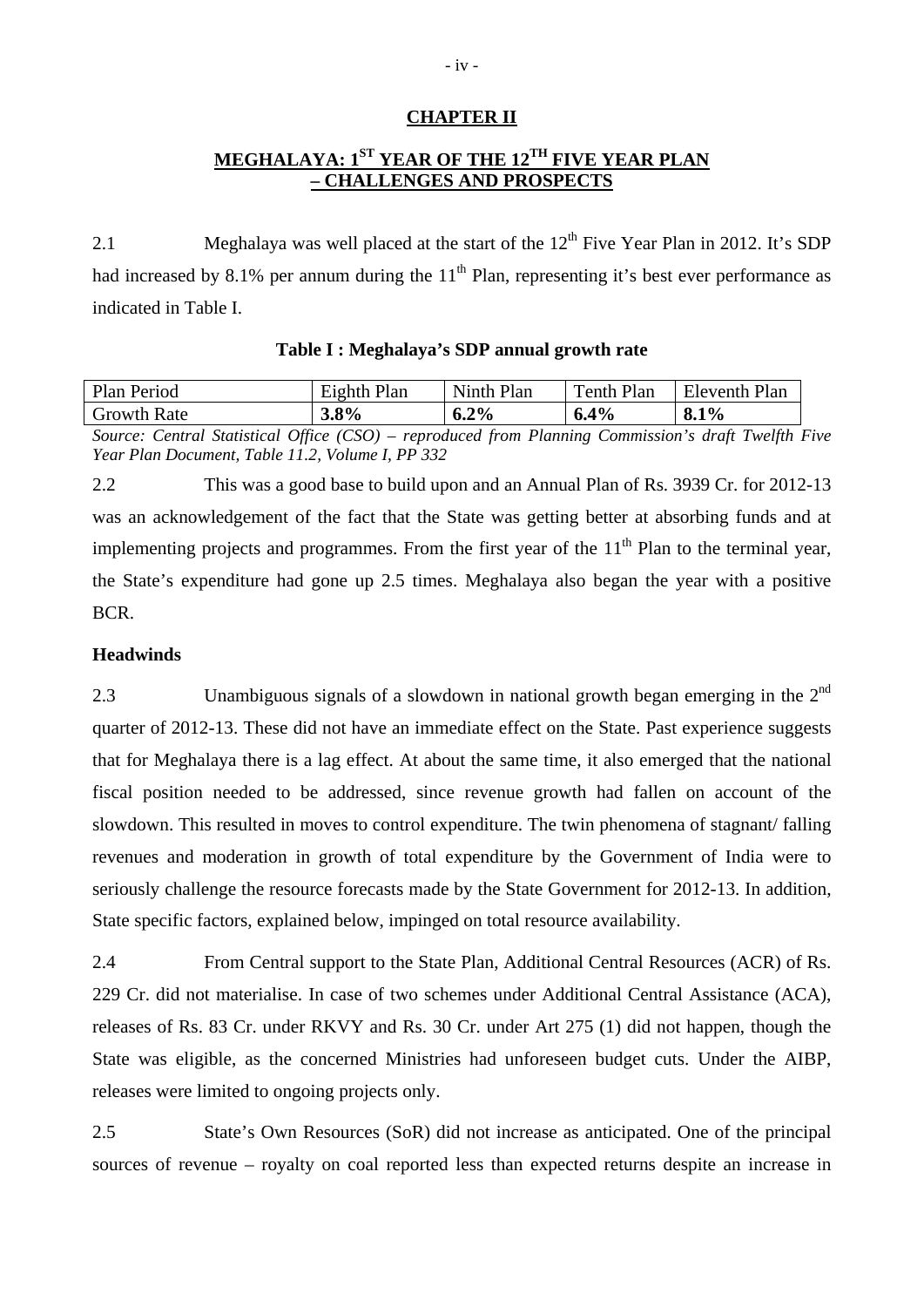rates. This was because overall demand fell – partly due to the general slowdown and partly due to alternate sources of supply becoming available to buyers. Growth in tax revenues of the State was less than forecast – reasons for this include reducing disposable incomes due to high inflation and the need to bring about greater effectiveness in plugging leakages. The net result of all this was that the BCR was lower and the target for ARM remained unmet. In addition, resources of State PSUs were lower.

2.6 Projectz start were delayed. The ramp up of Externally Aided Projects (EAPs) took longer. Contracts under the ADB assisted NESRIP project could not be awarded as clearances remained pending and negotiations for the ADB assisted Supporting Human Capital Development Project were deferred to 2013-14.

### **Performance in 2012-13**

2.7 In spite of a difficult context, SDP growth during 2012-13 is anticipated at 8.9% as per advance estimates prepared by the Directorate of Economics and Statistics of the Government of Meghalaya. The per capita annual income increased from Rs. 42,003 in 2011-12 (QE) to Rs. 45,232 in 2012-13 (AE), an increase of 7.6%. The contribution of the primary sector decreased from 15.8% in 2011-12 to 14.9% during 2012-13. The weightage of industry sector marginally increased from 30.2% to 31.4% during the year. The share of services sector remained at around 54%.

2.8 The performance of the State economy during 2012-13 was on the continuum of the growth momentum of the three previous years. Investments under the Central plan had a crucial role in this growth. Central projects such as the 4 laning of the Guwahati – Shillong Road (NH 40), Shillong Byepass, Shillong – Nongstoin – Tura Road, Jowai Byepass, NH 44 to Ratacherra, Railway line to Mendipathar continued to make very good progress during the year. In addition, on-going projects under the State Plan such as the  $3<sup>rd</sup>$  unit of the Myntdu Leshka HEP and the upgraded Umiam HEP were commissioned, upgradation works began on State Highways and Major District Roads and a large number of projects were taken up in villages on the India-Bangladesh border. The increase in activities and coverage under the State's flagship programme – the Integrated Basin Development & Livelihood Programme (IBDLP) has helped support livelihoods in the agriculture and allied sectors, though these interventions are not growth intensive from a total SDP perspective. State elections during the year provided a further boost to private consumption expenditure.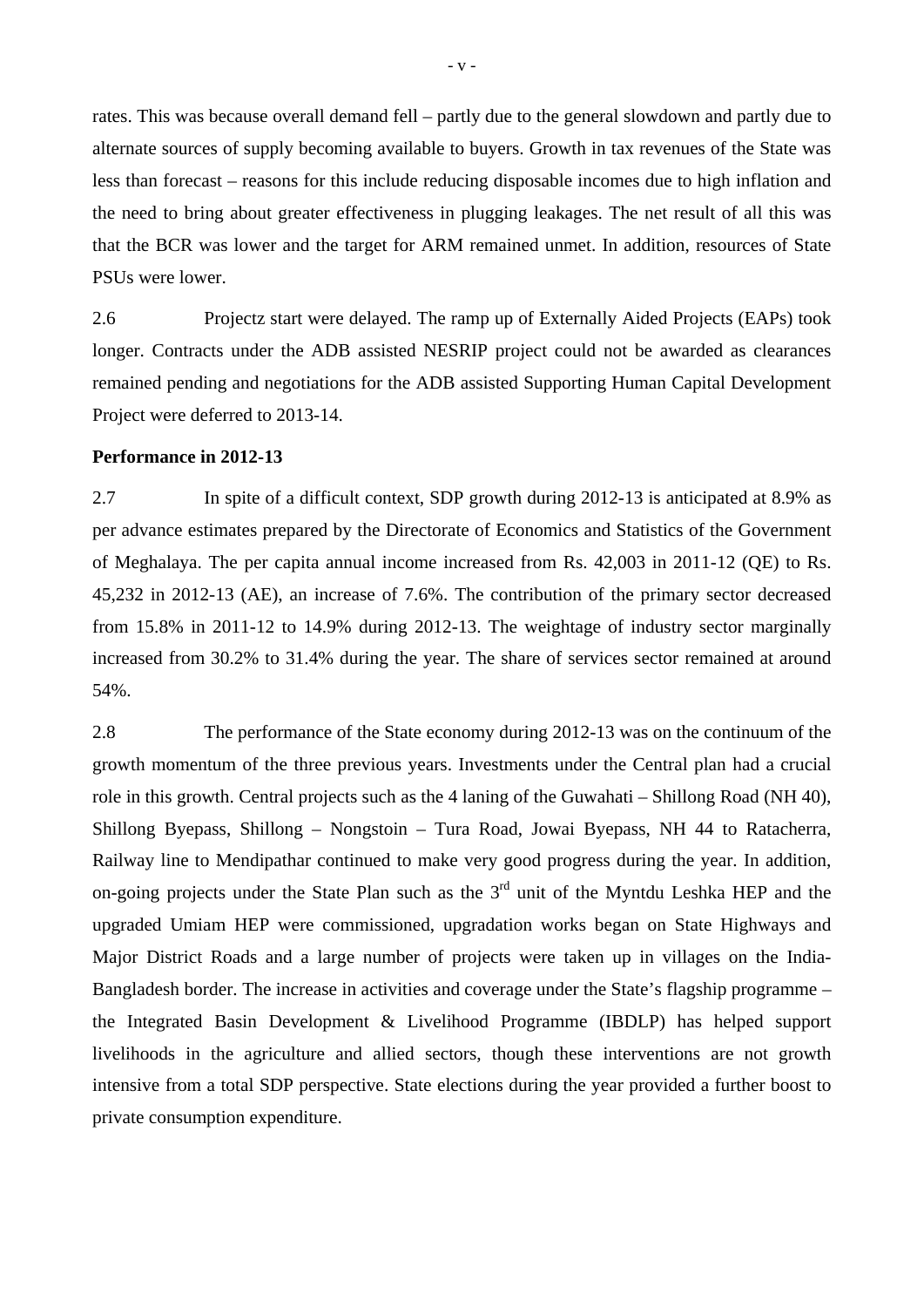#### **Sectoral performance in 2012-13**

2.9 A detailed sectoral analysis is presented in Part B of this document. Highlights of the sectoral performance and plans for 2013-14 in key sectors are given below :-

### *Agriculture, Horticulture & Irrigation*

 2.10 The main thrust of the Agriculture sector is to enhance rice production through interventions in a mission mode with specific sets of objectives and modalities. To provide quality seeds to the farmers, the existing Seed Testing Laboratory at Shillong will be upgraded, while six new Seed Testing Laboratories will be established in the State under NEC funding. In order to generate gainful employment opportunities in rural areas, the Government will continue capacity building of educated unemployed youths in farm-based enterprises. Focus will also be given on proper land use, water management and plant health measures.

2.11 In the field of horticulture, introduction of new crops will be experimented. A modern Citrus scion bank will be set up for providing bud wood for grafting in the nurseries so that quality seedlings are available for plantation. Production of quality planting materials for selected crops will be continued to be given emphasis. Sale outlets for fresh horticulture produce, as well as processed products, are proposed to be established at Shillong and Tura for the benefit of producers and consumers.

 2.12 The irrigation potential created up to March 2012 is 40,308 Hectares, which is about 18.49% of the identified irrigation potential of 2.18 lakh Hectares. The anticipated achievement in irrigation coverage during 2012-13 is 5,400 Hectares while the target fixed for 2013-14 is 5,940 Hectares. Special focus is provided on the integrated water resources management, basin planning, water quality, monitoring and management, awareness and capacity building. As part of the initiative for promoting Participatory Irrigation Management, Water Users' Associations in the project areas are being formed and registered. Till date 163 such Associations have been formed and registered under the Societies Registration Act.

# *Soil & Water Conservation*

2.13 The Cherrapunjee Ecological Project – Restoration of Degraded Land under Sohra Plateau is being implemented for restoration of the ecology and environment of Cherapunjee and surrounding areas covering 45 villages through various soil and water conservation measures.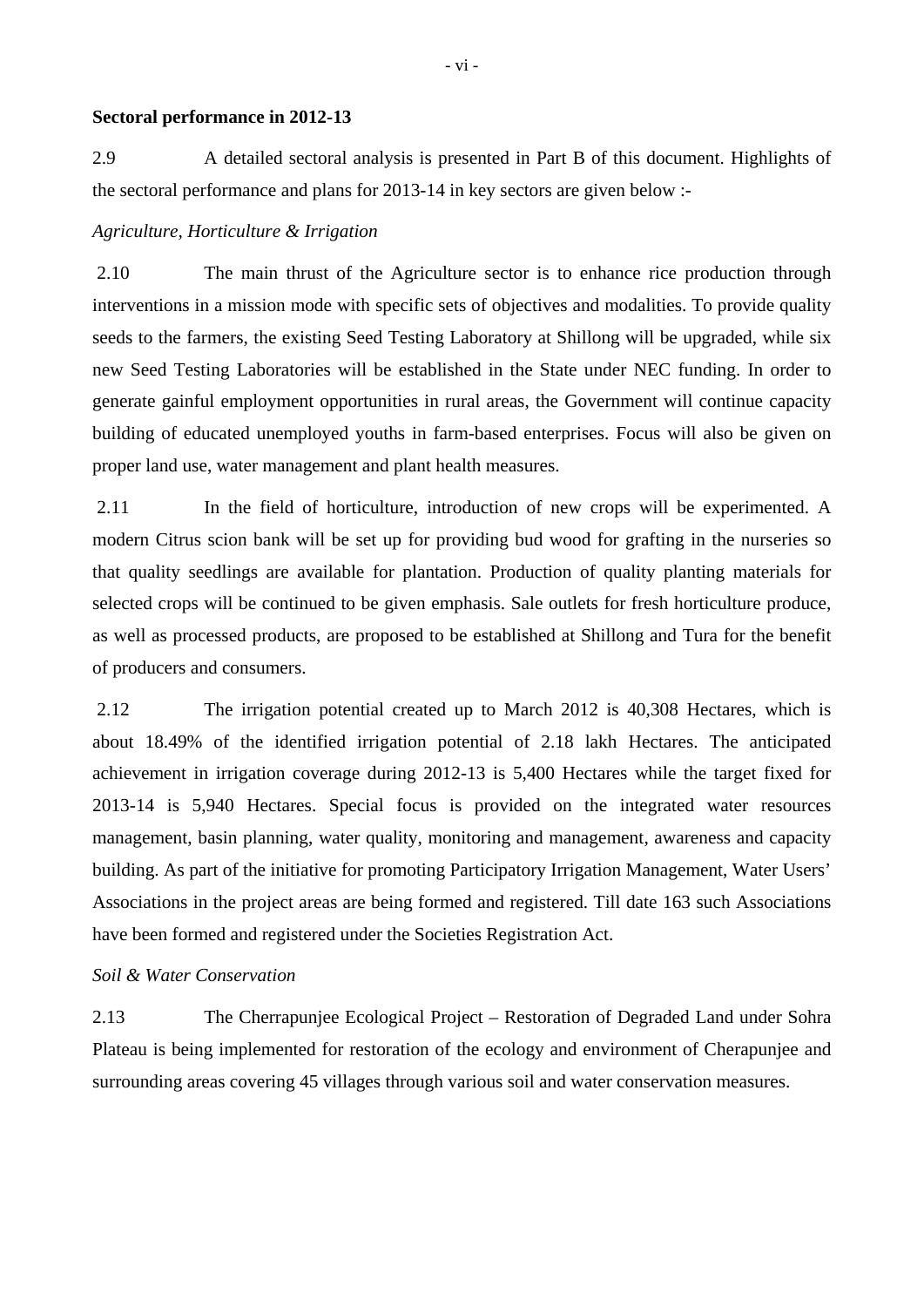## *Animal Husbandry*

2.14 For enhancement of productivity and health care of livestock and poultry, 18 new Veterinary Dispensaries, 3 Rural Slaughter Houses at Williamnagar, Nongpoh and Nongstoiñ, and 1 Poly-Clinic at Upper Shillong are planned with assistance from NABARD under RIDF. From Bio-security point of view, the Department will set up separate Livestock Demonstration Farms at Kyrdemkulai and Tura. An Artificial Insemination Production Centre for pigs will be set up at Upper Shillong as a means to improve production. Training of field officers and awareness programmes for the farmers will be augmented. Under the Dairy Sector, the Department proposes to revive the existing Chilling Centre at Gangdubi.

### *Fisheries*

 2.15 Fisheries sector plays an important role in promoting livelihoods in the State. The "State Aquaculture Mission" will continue to be implemented during the 12th Plan Period. Increase in the demand of fish seed as a result of the area expansion in pond aquaculture will be met by upgrading and modernizing the existing Departmental Fish Seed Farms. The State will also set up hatcheries and Fibre Reinforced Portable hatcheries in the private sector to augment the production of fish seed. To build the capacity of fish farmers in the improved methods of pisciculture, a Departmental Training Centre has been set up at Mawpun, Ri-Bhoi District. The Aquaculture Mission also lays strong emphasis on conservation of the native and endemic species of fish through creation of river sanctuaries.

# *Sericulture and Weaving*

 2.16 Special emphasis is given to improve and upgrade the existing Seed Farms in collaboration with the Central Silk Board for production of quality seed cocoons. The Department will provide modern rearing houses to the sericulture farmers to ensure hygienic rearing of silk worms. Efforts are being made to improve the traditional hand spinning methods to produce quality Eri silk thread of standard shine and softness. Multi-end reeling machines will be procured for producing Muga and Mulberry silk of better quality. In respect of handloom activities, skill upgradation of weavers will be intensified and the trainees will be provided with subsidized improved looms. The State will organize events for promotion of handloom products and ethnic designs to open up marketing avenues.

#### *Forest and Environment*

2.17 Community and privately owned forests, which constitute a major portion of the forest cover available in the State, are being managed by their respective owners as per their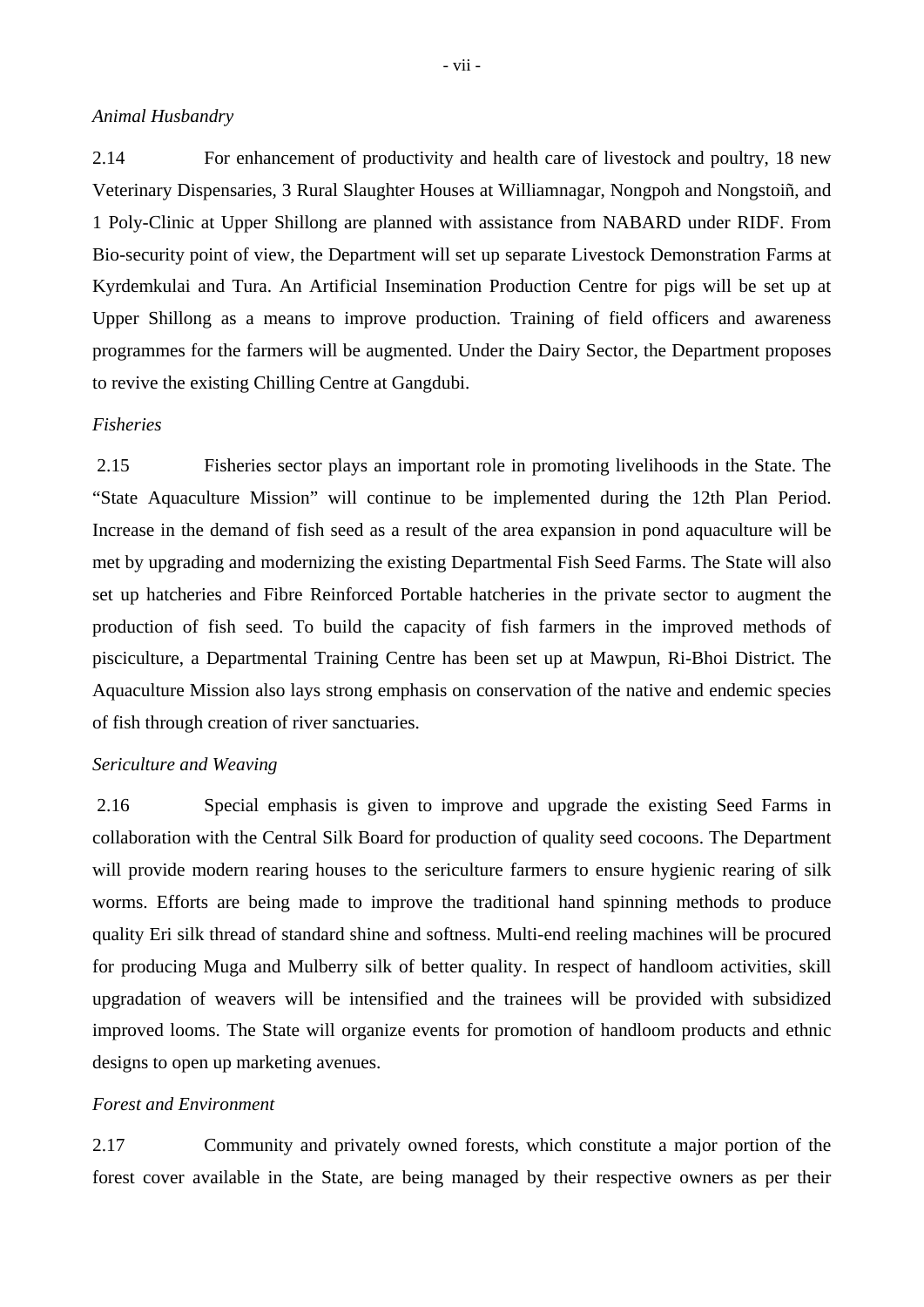customary knowledge and traditions. Efforts are being made by the Department to gradually bring them also under modern scientific management. To enlist active community participation and involvement of local people for protection of forests, wildlife and biodiversity and implementation of afforestation and aided regeneration schemes and forest based resource development programmes, 15 (fifteen) Forest Development Agencies (FDAs) have been constituted in the Forest Divisions on decentralized institutional structure. A total of 285 Joint Forest Management Committees (JFMCs) constituted by these FDAs have successfully raised plantations over an area of 3,930 hectares in 2012-13 from the funds available under the Central Scheme of National Afforestation Programme. During the last 40 years of its existence, the department has raised 1.34 lakh hectares of plantations, both within and outside the Government owned Reserved Forests and Protected Forests.

### *Rural Development*

2.18 Centrally Sponsored Schemes and Programmes like Swarnjayanti Gram Swarozgar Yojana, Indira Awaas Yojana, Mahatma Gandhi National Rural Employment Guarantee Scheme, National Social Assistance Programme and the Central Sector Schemes like Backward Regions Grant Fund will be continued during the current year. The State Rural Employment Society, established in 2011, has been coordinating the implementation of MGNREGS in the State through the Deputy Commissioners. During 2012-13, upto the month of February, 116.8 lakh man days have been generated and an amount of  $\degree$  206.3 crore has been expended on the programme (both Central and State share). The SRES also manages the State Employment Guarantee Fund, (SEGF) and releases funds to the Districts to tide over any cash flow problems in payment of wages.

2.19 The State Rural Infrastructure Development Initiative (SRIDI) and the State Urban Infrastructure Development Initiative (SUIDI) will be established during 2013-14 for creation of essential rural and urban infrastructure in the State and will be implemented by the Blocks through a wider participation of the members of the community.

#### *Banking & Financial Inclusion*

2.20 Of the 305 bank branches functioning in the State, more than 50% are in the rural areas. However, the low CD ratio is a matter of concern which is being monitored periodically. Measures are being taken to increase credit flow to the people of the State. With the implementation of the Financial Inclusion Plan, all villages with population above 2000 are being covered, and steps have also been initiated to cover all villages with population between 1,000 and 2,000. The Government is introducing the electronic mode of payment system for both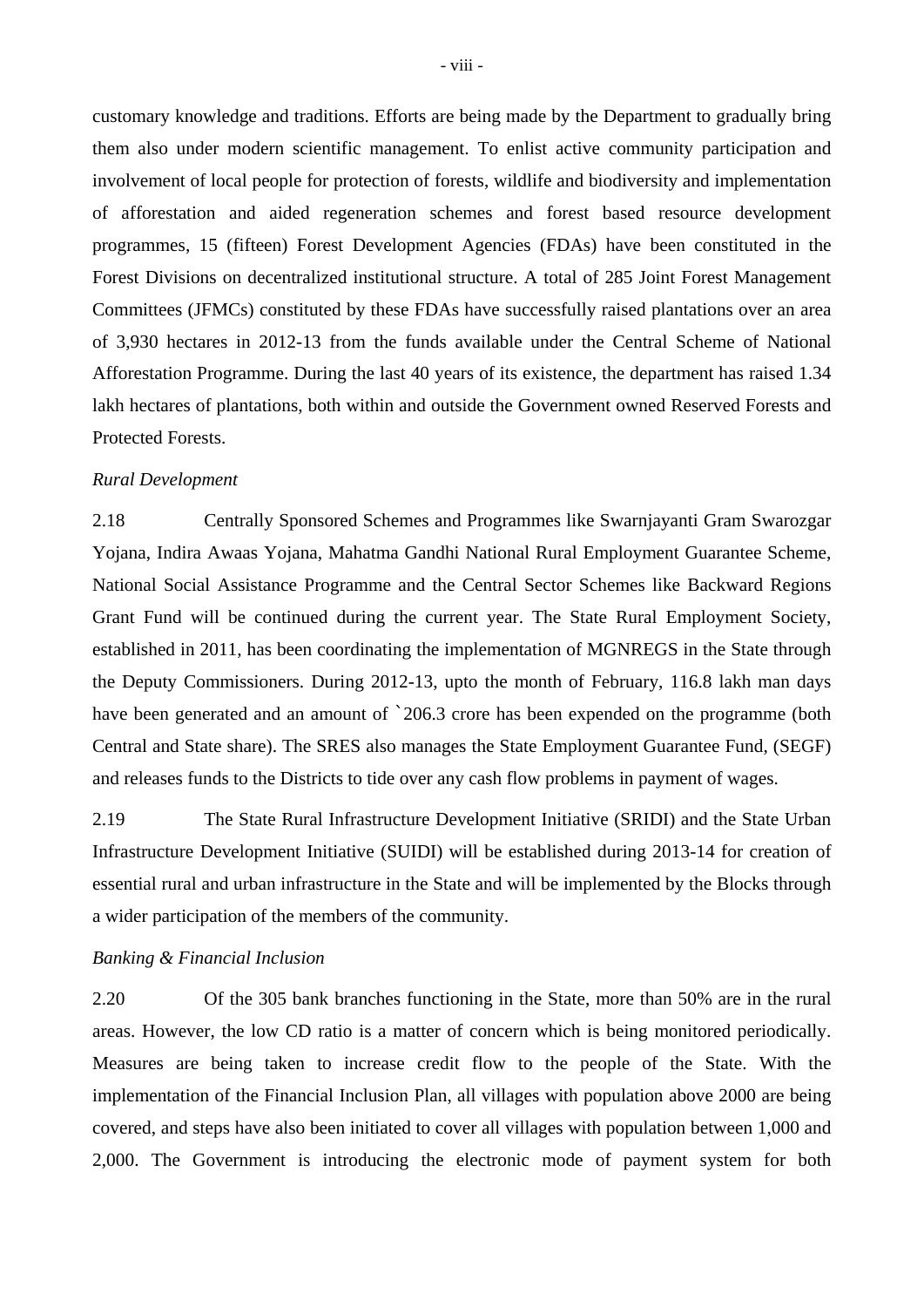Government payments and Government receipts. The State has also initiated the Electronic Benefit Transfer (EBT) mechanism for routing Government payments to beneficiaries under MGNREGS using bio-metric smart cards. This mechanism will be extended to other social welfare benefit schemes subsequently. The implementation of the Women Economic Empowerment through Financial Inclusion Programme has been very successful in the State where funds are being provided to women and women-run businesses and for supporting women SHGs and women's livelihood ventures.

### *Capacity & Skill Development*

2.21 The Government has obtained necessary clearances from the concerned Central Ministries for the proposed, "Supporting Human Capital Development in Meghalaya Project" with ADB Funding, at an estimated cost of about \$100 million. The main objective of this new proposal is to reinforce the State's efforts towards further developing its Human Capital by expanding the coverage and improving the quality of education, while also promoting skill development and vocational training especially for women.

### *Transport*

2.22 At the time of attainment of Statehood in 1972, Meghalaya inherited a road length of 2,787 Kms from Assam and the road density at that time was only 12.42 Kms per 100 Sq Kms. Considerable achievement has since been made since then and up to the end of the 11th five year plan, the total road length in the State of Meghalaya is 9,437 Kms of which 6,124 Kms is surfaced and remaining 3,313 Kms is unsurfaced covering a road density of 42.08 Kms per 100 Sq. Kms. Special emphasis is being given by the State for improving the riding quality and rehabilitation of existing State Highways, Major District Roads, Urban roads as well as the widening and upgradation of all major district roads, State highways and other strategic roads.

2.23 Under Pradhan Mantri Gram Sadak Yojana (PMGSY) Programme of the Ministry of Rural Development, Government of India, 262 habitations are targeted to be connected by road covering a length of 751.11 Kms at a cost of `367.08 crore. So far 184 habitations have been connected covering a length of 553.80 Kms.

2.24 Under the Non Lapsable Central Pool of Resources, the total ongoing projects being funded by the Ministry of Development of North Eastern Region (DONER) is 29, of which 6 have been completed. 11 road projects are targeted for completion by March 2013.

2.25 Augmentation of the public transport system for rural connectivity, introduction of an Insurance Scheme for Commercial Drivers, construction of Integrated Check Gates are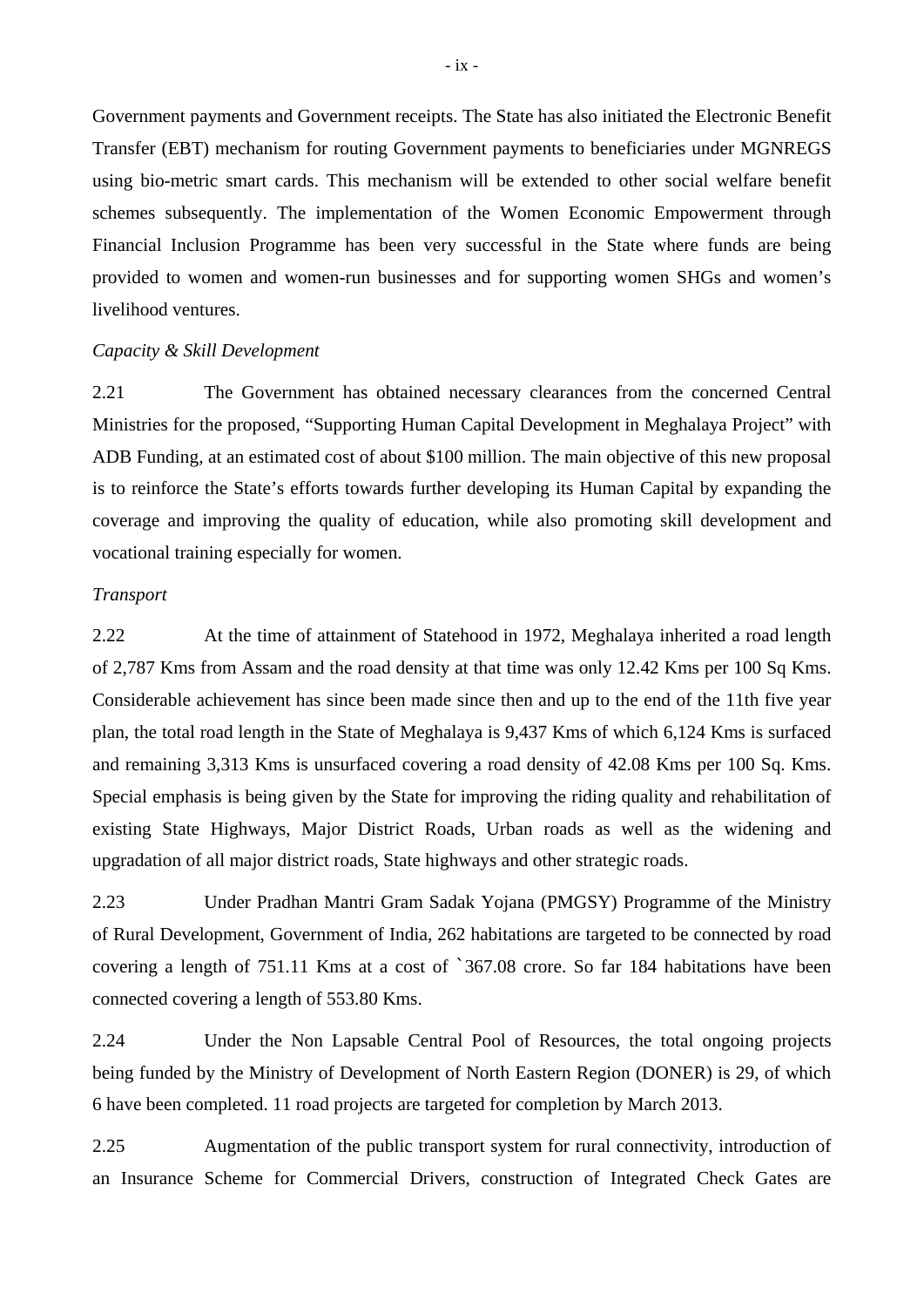proposed to be taken up by the State Government during 2013-14. A permanent Helipad is proposed to be constructed at Mawdiangdiang. The construction of the Dudhnoi-Mendipathar Railway Line is near completion and will be made operational soon. The State is trying to facilitate construction of Tetelia-Byrnihat and Byrnihat-Shillong Railway Lines.

#### *Power*

 2.26. As against the demand for power of more than 600 Mega Watts (MWs), the installed capacity in the State is around 310 MWs, with the commissioning of the three units of the Myntdu - Leshka Hydro Electric Project (3 x 42 MWs). Another 210 MWs of power is the State's entitlement under Central Sector share. However, since most of the power stations in the North East are hydro based, the actual generation and availability is dependent on the monsoons, and there is always a gap between demand and supply. In order to address the power deficit, steps have been initiated to increase the generation capacity in the State sector, through Central Public Sector Undertakings (PSUs) and through projects under Joint Venture and Public Private Partnerships.

2.27. A number of new projects are being considered by the State Government. A Memorandum of Agreement has been signed with NEEPCO for a 85 MW Hydel Project at Mawphu and a 500 MW Thermal Project in Garo Hills. The New Umtru Hydro Electric Project (40 MW) is expected to be completed in 2014 and the implementation of the Ganol HEP (3 x 7.5 MW) is expected to start in April 2013.

2.28 A number of transmission lines are under construction. The 400/200 KV Substation by loop-in and loop-out of one circuit of Silchar - Bongaigaon 400 KV D/C line is expected to be completed in 2013. The Agia-Nangalbibra Transmission line is expected to be commissioned soon. Other transmission lines completed include the single circuit line at Mawphlang Substation and a double circuit line from Umïam Stage I to Mawngap. One transmission line from Rongkhon to Ampati along with Sub Station in Ampati has been taken up under SPA funding. Other transmission lines to be taken up are the 132 KV second circuit line from Agia to Nangalbibra, NEHU Khliehriat line, Sub Station at Lad Nongkrem, and single circuit line from New Umtru to old Umtru Power Station.

2.29 Nine towns have been identified for implementation of R-APDRP, and a total amount of `33.97 crore has been approved for the above 9 project areas, out of which `10.19 crore has already been released.

2.30 The Rajiv Gandhi Grameen Vidyutikaran Yojana (RGGVY) is being implemented in all Districts of Meghalaya at a total sanctioned cost of `441.99 crore. The programme aims at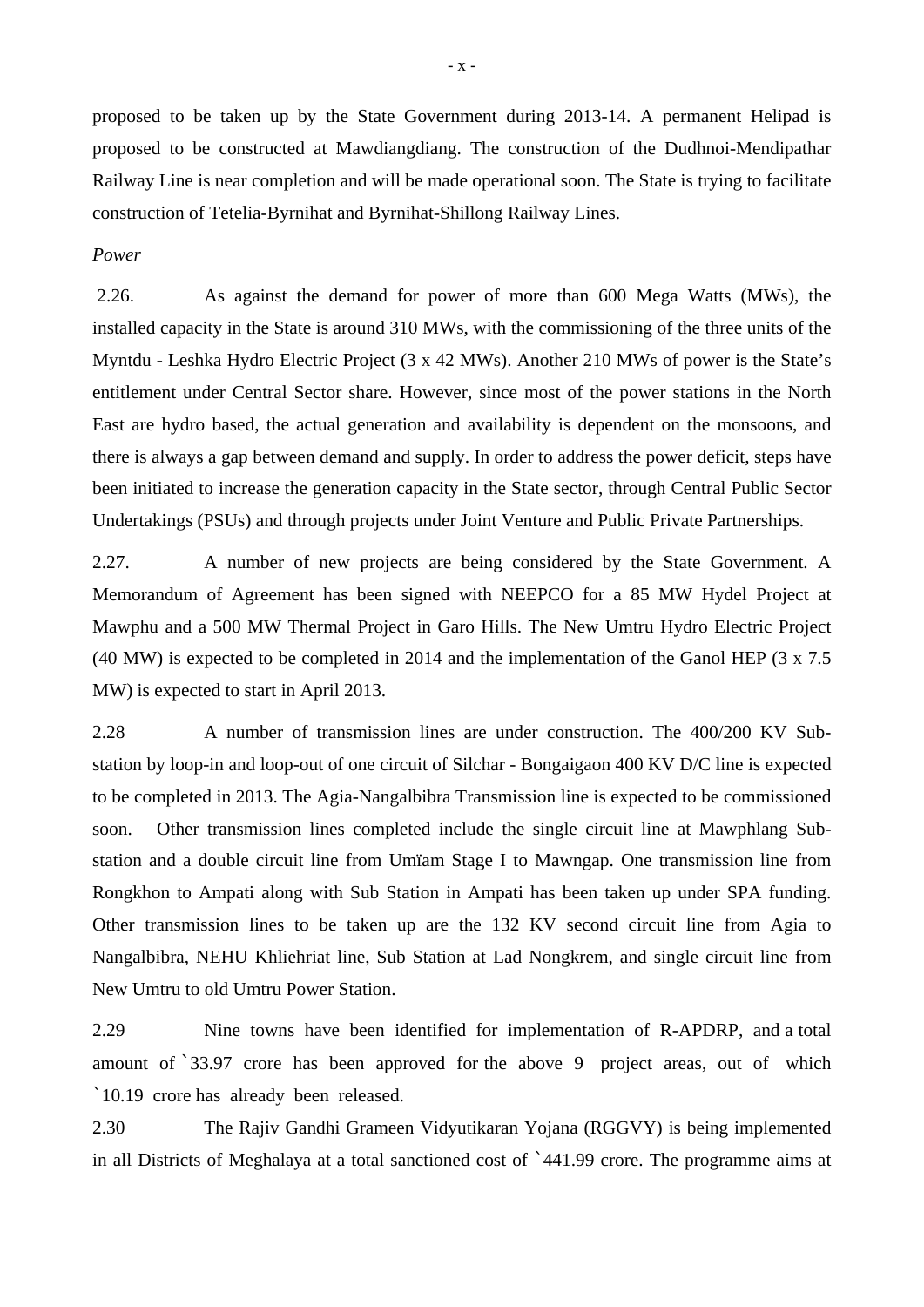100 percent electrification of villages and rural households in Meghalaya. The cumulative physical achievement is electrification of a total number of 5,424 villages, which is around 84% and electricity connection to 3.20 lakh households (76%). The Scheme is targeted to be completed within the next financial year.

2.31 Besides the above, the Rural Energy Mission also focuses on solar energy, biomass, biogas, wind and micro - hydel projects under. 500 biogas plants are proposed to be installed in 2013-14, and 50 Kilo watt capacity under biomass gasification. Off grid solar plants and solar thermal water heating systems ranging from 100 Liters per day (LPD) to 2,000 LPD will be installed during the year. 106 villages are proposed to be covered under Remote Village Electrification by SPV Home Lighting Systems.

# *Commerce and Industries*

2.32 During 2012-2013, incentives has provided to 534 micro and small enterprises to promote their growth with an investment of `3.66 crore and financial assistance of `3.91 crore. Under the Medium and Large Scale Sector, 34 units have been provided financial assistance to the tune of `10.69 crore. To accelerate the industrial growth in the State, the State Government has announced a comprehensive Meghalaya Industrial Investment Promotion Policy (MIIPP), 2012.

2.33 For promoting trade and commerce with Bangladesh, a second Border Haat at Balat has been operationalized from 1st May, 2012. Under the ASIDE Scheme, infrastructure development of EPIP, Export Integrated Craft Complex, border roads and bridges and drinking water schemes at different Land Customs Stations have been implemented.

# *Mining and Geology*

2.34 The production of coal and limestone, during 2012-13 upto the month of December 2012, was recorded at 34.48 lakh metric tons and 34.03 lakh metric tons respectively with a total revenue collection of ` 204.71 crore. It is anticipated that the total annual collection for the fiscal year 2012-13 will be ` 313.17 crore. This is against the revenue of ` 262.58 crore collected during 2011-12.

#### *Health and Family Welfare*

2.35 The biggest challenge of the health care sector is the huge gap in human resource requirement and availability. The department is meeting the challenge by setting up two medical colleges in the State at Shillong and Tura. In addition, 360 GNM posts have been sanctioned to augment nursing care in the State. A State of the Art 12 bedded ICU facility will be set up at Civil Hospital, Shillong at a cost of `4.50 crore. The State Government is also upscaling the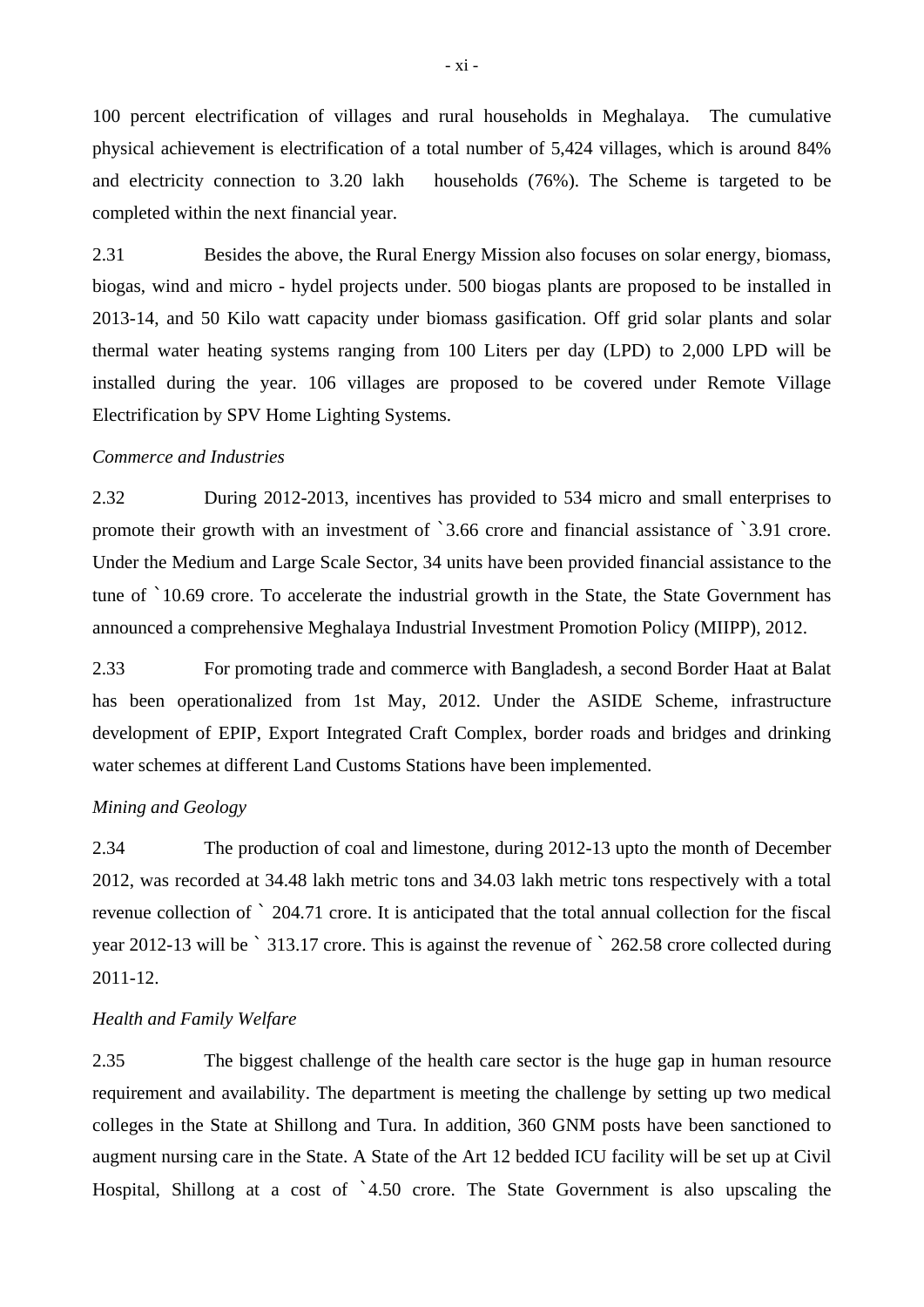infrastructural facilities of the CHCs. To supplement the requirement of Sub-Centres as per the laid down norms, construction of 25 (twenty five) new Sub-Centres will be taken up in all the Districts.

2.36 The National Disease Control Programmes have been integrated with NRHM to ensure a more effective delivery mechanism. Focus of NRHM on Reproductive and Child Health (RCH) will continue with existing programmes like the Janani Suraksha Yojana (JSY), Janani Shishu Surakhsha Karyakram (JSSK) to ensure that institutional deliveries are further improved. Under the State plan, additional incentives are being given to the ASHAs and the Meghalaya Maternal Benefit Scheme of `5,000/- per institutional delivery for pregnant mothers.

2.37 The State Government has introduced the Megha Health Insurance Scheme (MHIS) to cater to the medical needs of the citizens of the State. The insurance cover is up to `1,60,000/ per household with premium of `31 per family per year.

### *Education*

2.38 The huge number of untrained teachers in the State is major problem in the education sector. The first batch of trainees undergoing Diploma training in elementary education will be passing out in the current year. A fresh batch of 800 trainees will be sent for the course shortly. Mandatory clearances from Ministry of HRD have been obtained to impart Distance Learning Training to all of untrained elementary school teachers in partnership with the National Institute of Open Schooling within a time frame of thirty months. Further, the Department has been able to obtain sanction from the Ministry of HRD to set up 4 (four) Industrial Training Institutes at the Block level. A B.Ed. College at Jowai has also been sanctioned for training of secondary school teachers.

2.39 To address the gap in availability of technical manpower in the State, the Meghalaya Technical University in Tura, West Garo Hills as well as an Engineering College in Jaintia Hills are being set up.

# *Social Welfare*

2.40 Under the Supplementary Nutrition Programme for children, pregnant and lactating mothers and adolescent girls, 5.22 lakh beneficiaries in 41 ICDS Projects are being covered. The programme will cover another 1.34 lakh beneficiaries during 2013-14, thereby extending the nutrition coverage to 6.56 lakh beneficiaries. Steps are being taken for restructuring and strengthening of the ICDS Scheme as initiated by the Government of India during 2012-2013.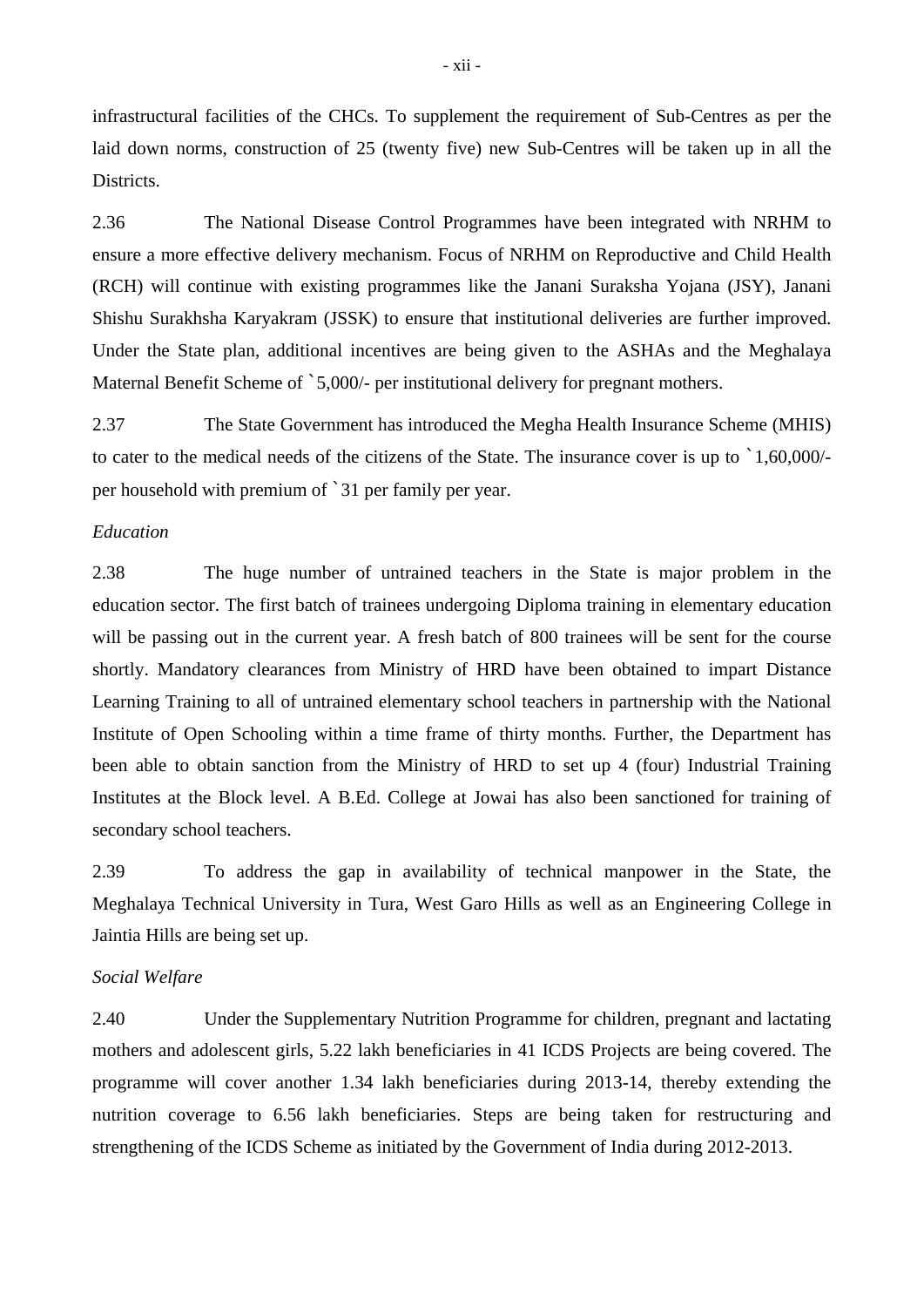2.41 A State Resource Centre for Women under the National Mission for Empowerment of Women sanctioned by the Centre during 2011-2012 is functional. The Rajiv Gandhi Scheme for Empowerment of Adolescent Girls (SABLA) is being implemented in East Khasi Hills, West Garo Hills and South Garo Hills. The Indira Gandhi Matritva Sahyog Yojana is also being implemented in East Garo Hills on a pilot basis. Besides these initiatives, the Government will provide wedding assistance to orphan girls of marriageable age.

#### *Water Supply and Sanitation*

2.42 Out of 9,326 habitations, 4,326 habitations are Partially Covered (PC) in terms of coverage or per capita water availability. During 2012-13, 580 habitations, 1,528 schools and 828 ICDS Centres have been targeted for completion. The total number of villages in the State has increased from 5,952 to 6,851 in the 2011 Census which would imply that there will be new habitations to be provided with drinking water supply. With the revision of norms for per capita requirement of drinking water in the rural areas from 40 Litres Per Capita Per Day (Lpcd) to 55 Lpcd, it will be necessary to augment water supply in almost all habitations in the State during the 12th Plan period. Emphasis will also be given to improve and augment water supply to all urban areas of the State both in respect of coverage as well as reliability and quality. The Total Sanitation Campaign, since renamed as Nirmal Bharat Abhiyan, has been given a fresh impetus and efforts will be made to achieve 100% sanitation in the State during the 12th Plan. The provision of potable drinking water and sanitation facilities to all schools and Anganwadi Centres in the State has been given the highest priority.

2.43 The sustainability of the water supply schemes for providing safe drinking water is a matter of concern. Focus is provided on convergence of the initiatives of all concerned Government agencies such as Forest and Environment, Soil and Water Conservation and Water Resource Departments with active involvement of community and other stakeholders. The protection of critical catchments and creation of small water bodies along the river basins will improve the hydrology of the rivers and recharge the ground water.

#### *Tourism*

2.44 Steps have been initiated by the State Government to tap the existing tourism potential in the State by creating infrastructure which will provide hospitality services to tourists visiting the State and through advertisements in both electronic media like Times Now and NDTV as well as in all leading national publications as well as focus on promotion of adventure tourism. The Government is also encouraging Public Private Partnerships in the newly created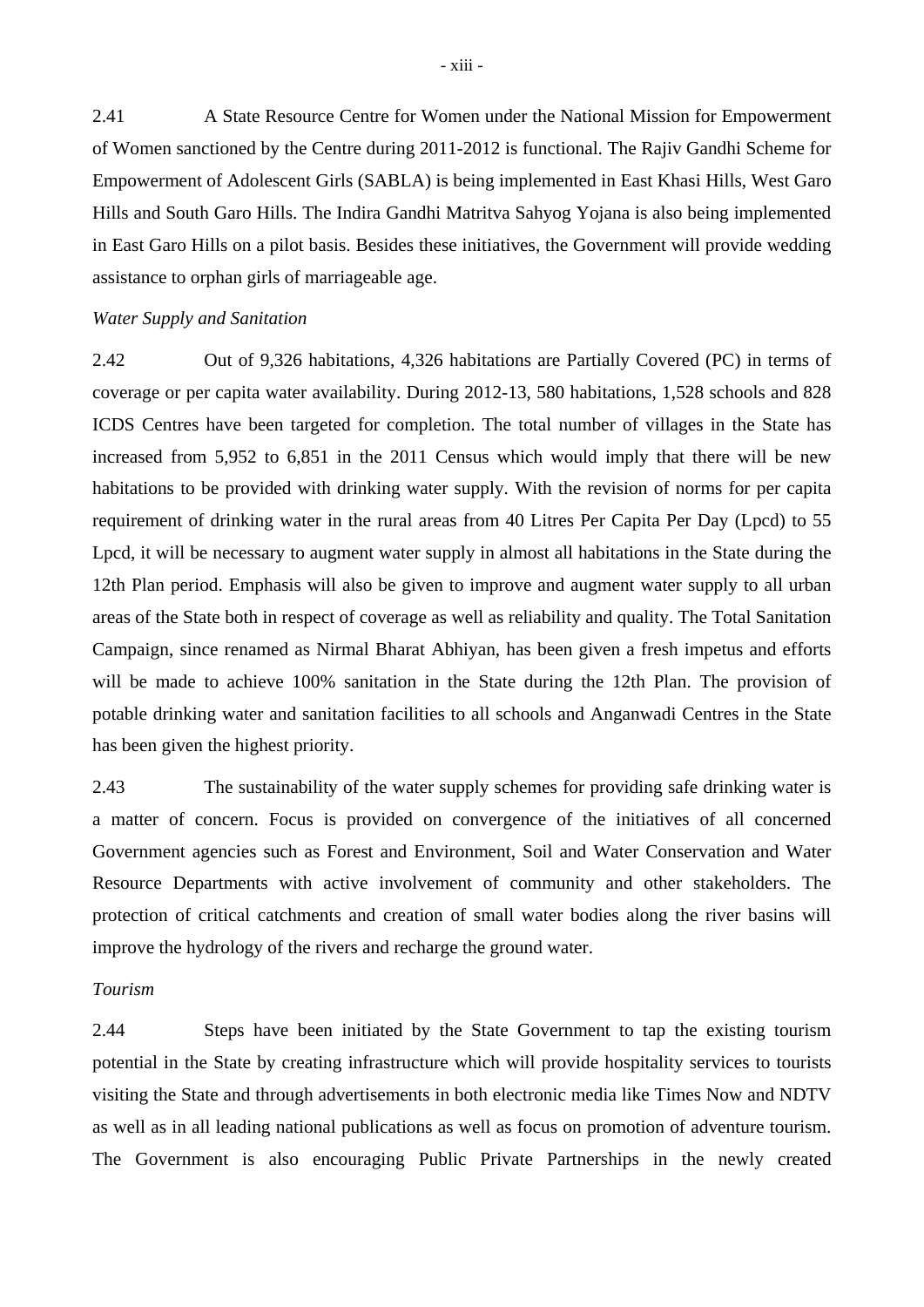infrastructure which are operational. Further Government is focusing on promotion of rural tourism in the State to show case rural life, culture and heritage thereby benefiting the community both economically and socially. Two such rural tourism projects have come up in West Garo Hills and Jaintia Hills and one more will come up in East Khasi Hills. In order to attract tourists and also serve as a means of transport, the Government has earmarked an amount for conducting a feasibility study for a cable car connecting Mawsynram to Sohra. To provide quality hospitality services, capacity building, training and skill development programmes for youth are being organized in collaboration with the Institute of Hotel Management, Shillong, Food Craft Institute, Tura, Shillong Polytechnic, and other professional Institutes. A training programme for tour guides is likely to start shortly. The Meghalaya Tourism and Investment Promotion Scheme 2012 has been launched to assist entrepreneurs interested in setting up home stays and resorts.

#### *Water Mission*

2.45 The Meghalaya Water Mission is one of the core missions under the Integrated Basin Development & Livelihood Programme (IBDLP). The Mission aims at promoting Integrated Water Resources Management (IWRM) in the State with a vision to ensure availability of adequate water resources for drinking purposes as well as for different economic activities particularly those promoted under the aegis of Integrated Basin Development & Livelihood Promotion Programme. Thrust areas identified under the mission are briefly outlined hereunder :-

- Formulation of Water Policy and Water Act**:** A draft for both circulated for consultation with all stakeholders.
- Institutional Reforms**:** Creation of a separate Department of Water Resources to coordinate the activities of various government and other agencies involved with the water sector along with the creation of the Meghalaya Water Resources Development Agency (MeWDA) as a multi-sectoral autonomous institution having representation of all water sector departments. District Water Resource Councils have been set up with Deputy Commissioners as chairman to coordinate the affairs at the district level water sector agencies. Water User Associations are being promoted for every water related project.
- Knowledge Management and Capacity Building**:** Comprehensive Mapping of water resources both in terms of quantity and quality is being done. Capacity building interventions for various stakeholders have also been mounted.
- Irrigation Infrastructure**:** Apart from stepping up investments under AIBP, new scheme for Jalkunds launched to particularly cater to needs of areas otherwise left out of irrigation commands.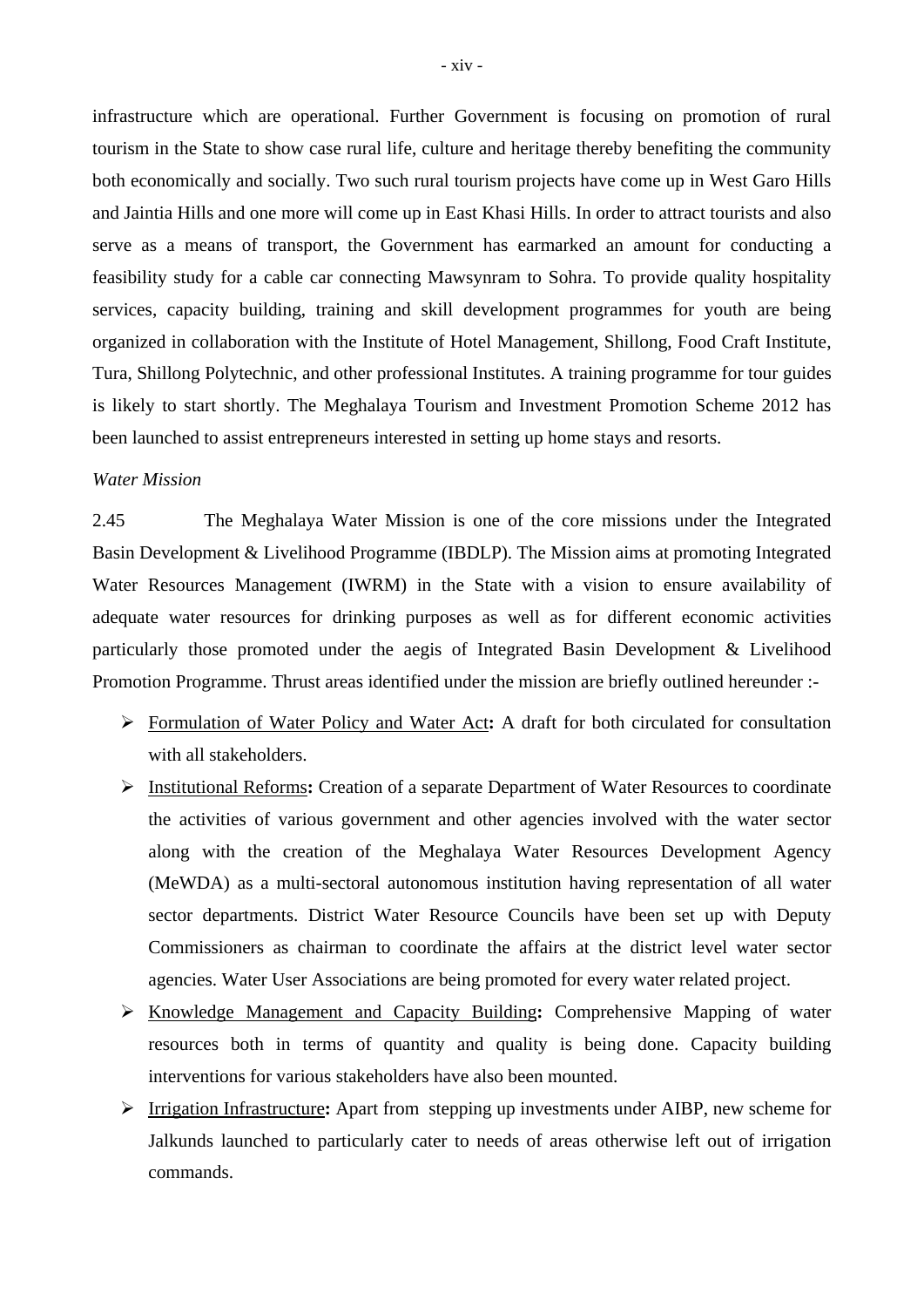- Drinking Water Supply**:** As on 1st April 2012, out of 9326 habitations, 4326 habitations are partially covered in terms of coverage or per capita availability. The mission aims at ensuring safe drinking water supply to all habitations by the year 2022.
- Multi-Purpose Reservoirs**:** The scheme aims at promoting multiple use of water along the cascades: the deliverable being a combination of drinking water supply, irrigation, microhydel, fisheries, eco-tourism etc depending on the techno-economic feasibility
- Water Quality Management**:** The Water Mission envisages bringing about a state water quality grid, whereby water quality data is being collected from various sources, compiled and brought together in one integrated platform.
- Participatory Water Resource Management**:** To ensure a participatory approach to Water Resources Management, Water Users' Associations (WUAs) are being formed in all water resources projects.

# *Annual Plan 2013-14*

2.46 The proposed Annual Plan size for 2013-14 is ` 4141.00 crore is an increase of over 5 percent over the 2012-13 Annual Plan size of ` 3939.00 crore. The proposed Plan size includes the following components:-

| Sl.               | <b>Programmes</b>                                        | <b>Proposed allocation</b> |
|-------------------|----------------------------------------------------------|----------------------------|
| No.               |                                                          | $\Gamma$ crore             |
| 1.                | Externally Aided Project (EAP)                           | 405.50                     |
| 2.                | Loan Component - NABARD                                  | 78.50                      |
| 3.                | Resources from PSUs (MECL)                               | 720.00                     |
| 4.                | Thirteenth Finance Commission Award                      | 116.42                     |
| 5.                | <b>Additional central Assistance (ACA)</b>               |                            |
| $\mathbf{i}$      | Grant under Article 275 (I)                              | 30.69                      |
| $\overline{ii}$ ) | Border Area Development Programme (BADP)                 | 21.00                      |
| iii)              | Accelerated Irrigation Benefit Programme (AIBP)          | 235.00                     |
| iv)               | Roads & Bridges                                          | 13.83                      |
| V)                | National Social Assistance Programme (NSAP)              | 17.56                      |
| $\mathbf{v}$ i)   | National E-Governance Action Plan (NEGAP)                | 2.55                       |
| vii)              | Backward Region Grant Fund (BRGF)                        | 41.44                      |
| viii)             | Jawaharlal Nehru National Urban Renewal Mission (JNNURM) | 129.10                     |
| ix)               | Rashtriya Krishi Vikas Yojana (RKVY)                     | 84.45                      |
|                   | Sub Total $ACA$ ( $i$ - $ix$ )                           | 575.62                     |
|                   | <b>Grand Total</b>                                       | 1896.04                    |

2.47 During 2013-14, the State Government proposes to continue with the implementation of several programmes such as blacktopping of rural roads in convergence with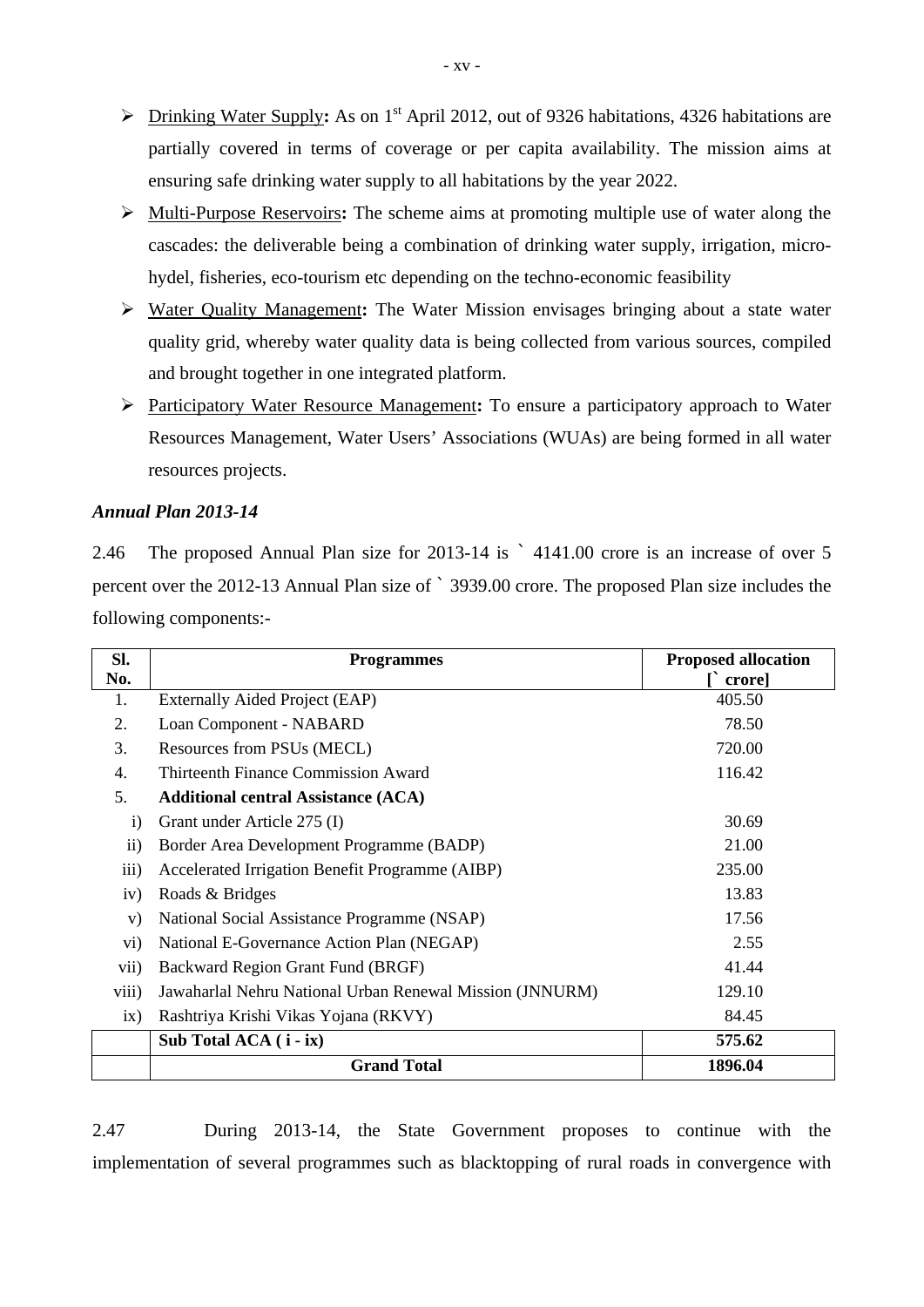the MGNREGA, financial inclusion, the Meghalaya Integrated Basin Development and Livelihood Promotion Programme, setting up of a Medical College in the State, Universal Health Insurance, construction of a State of the Art 12 bedded ICU facility at Civil Hospital, Shillong, construction of hostels for rural students, providing Digital Learning Aid to Students and Teachers, construction of Social Mobilisation Centres at the District Headquarters, construction of office complex and residential complex in the newly created Districts, development of the areas bordering Assam, income generation and skill upgradation programmes for farmers and weavers, providing infrastructure support to traditional heads in the State, setting up a post graduate college for fisheries and an insurance scheme for motor vehicle drivers.

#### *New Initiatives*

2.48 Besides the above programmes, several new initiatives are also proposed to be introduced such as the setting up of the State Rural Infrastructure Development Initiative, the State Urban Infrastructure Development Initiative, reorganisation of the existing C&RD Blocks, Knowledge & Technology Initiative in C&RD Blocks, creating of the Meghalaya Eco Development Society, interventions for turn around of Government PSUs, scholarship for sports persons, creation of a super speciality hospital in PPP mode, special training programmes for tourism and health sectors, enterprise promotion for women and youth, skill upgradation for women and youth, Youth Teacher Training Programme, providing computer tablets for children above Class – IX, wedding assistance of  $\degree$  15000/- for orphan girls and providing affordable housing for 1 lakh families in 5 years.

2.49 The percentage-wise distribution of the State Plan budget amongst the different development sectors is indicated in the pie diagram below :-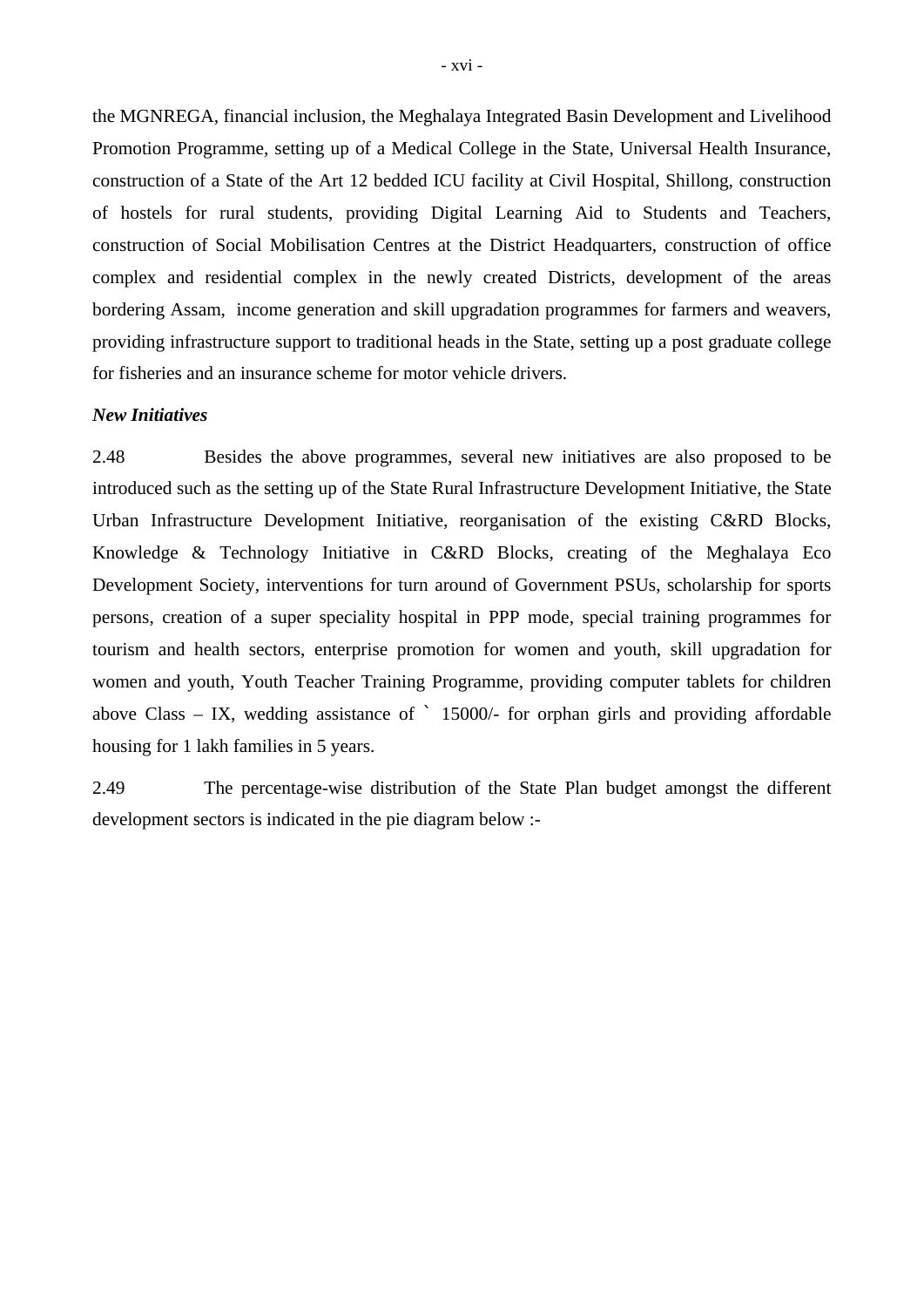

# *Challenges in 2013-14*

2.50The National Institute of Public Finance and Policy (NIPFP) has assisted the State in the formulation of its  $12<sup>th</sup>$  Plan. Factors constraining development of the State and the key challenges involved were identified as part of this exercise and though there has been progress in 2012-13, these have not changed significantly. The factors which have held back development include:

- $\triangleright$  Land locked nature and remoteness of the State.
- Limitations on mobility of people and goods due to terrain and an infrastructure deficit.
- $\triangleright$  Increased transportation costs and time taken to get produce to markets reduce competitiveness.
- $\triangleright$  Lack of access to markets in the mainland and neighbouring countries.
- $\triangleright$  Low levels of institutional capacity & lack of focus on building technical capacity.
- > Limited private investment.
- $\triangleright$  A rapidly growing population.
- $\blacktriangleright$  Lagging social indicators.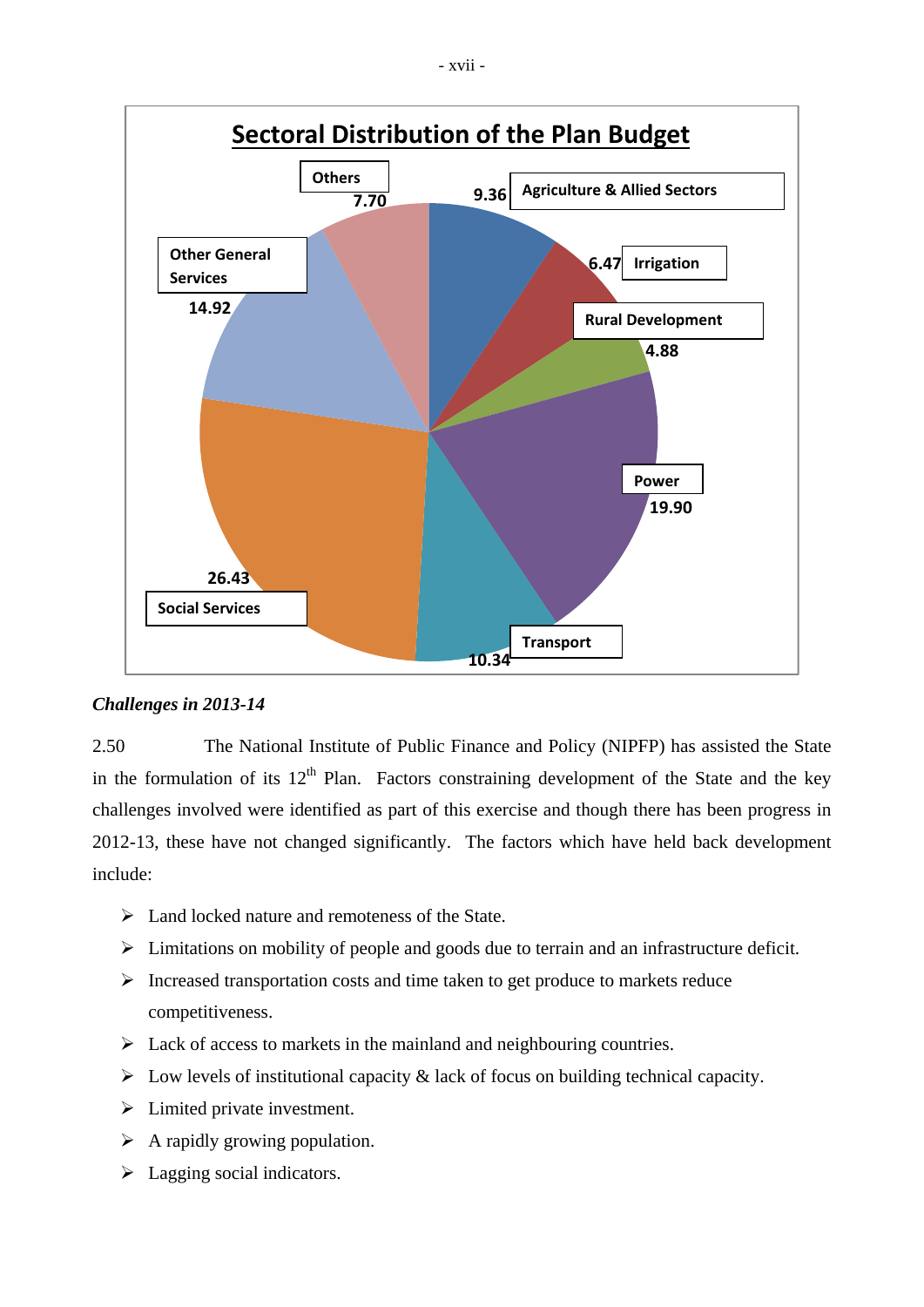2.51 These factors provide the backdrop to the key challenges identified for the  $12<sup>th</sup>$ Plan, which are:

- Creating livelihoods in agriculture and allied sectors as 80% of the population is rural.
- Improving agricultural productivity.
- Better quality of education.
- Intervening for better health especially women and children.
- Augmenting infrastructure.
- Building skills and capacities.
- Judicious and holistic management of water resources.
- Ensuring access to finance with effective financial inclusion.
- Strengthening value chains and nurturing enterprises linked to them.

2.52 Tackling these challenges underpins the approach to the  $12<sup>th</sup>$  Plan for the State and 2013-14 is a continuation of the efforts made so far. Growth of 8%+ in 2012-13 when the national economy grew at about 5% cannot be a ground for complacency or business as usual. 2013-14 could be a tough year. The crucial difference this year is firstly, tackling the lag effects of the national slowdown mentioned earlier and secondly, the additional challenge of sustaining capital investments and ensuring that fund flows for development outcomes are not cut back. With Government of India cutting back on expenditure and a revenues growing at a slower rate, there is an apprehension that Central transfers in the State Plan may not increase in real terms. This will mean that enough capital may not become available for development expenditure requirements. The private sector could have partially filled in the gap but it too is struggling with falling profitability and fresh investments by corporates are reporting a falling trend.

# *Strategy for 2013-14*

2.53 The development strategy of the State is based on an integrated approach to development, and on providing end-to-end solutions for service delivery within and across sectors. During the next four years of the 12th Plan, the State will continue to focus on agriculture and allied sectors, tourism, energy, roads and promote investment with a thrust on eco-friendly industries while the cross cutting themes of infrastructure, effective and accountable Government, sustainable NRM, knowledge management & capacity building will continue to be pursued in right earnest. Further, the State aims to provide livelihood security to more than four lakh families in the five year period of the Plan through the State's flagship programme, the IBDLP. During this year the overall strategy will be nuanced towards consolidation and some new initiatives.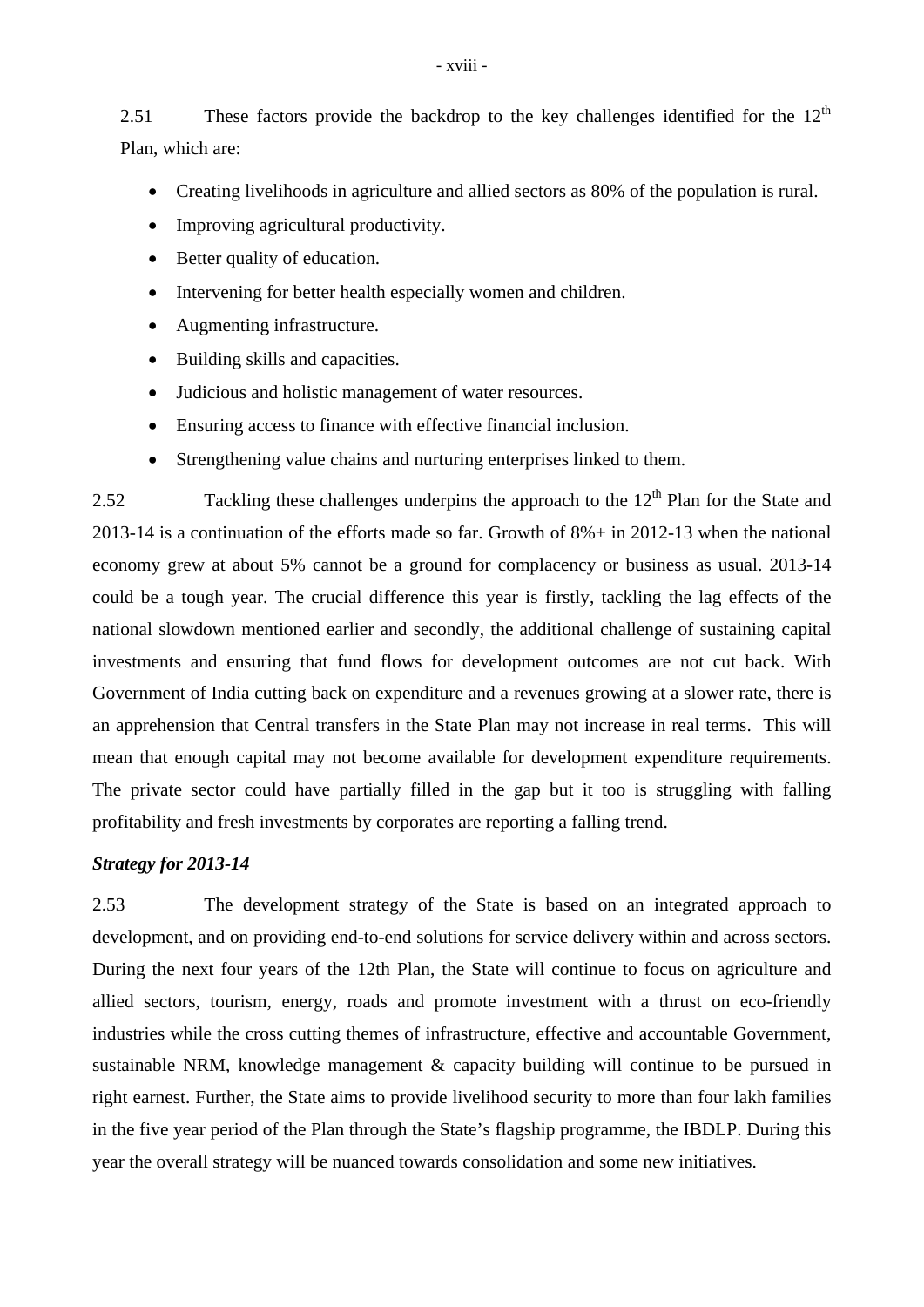2.54 While retaining the overall strategic framework for the  $12<sup>th</sup>$  Plan, the State proposes to focus on the following during the current year:

- Greater efficiency and promptness in obtaining Central releases: The ability of the State to effectively draw down amounts allocated to it under various Centrally Sponsored Schemes is always important. This year it will be critical to the entire development strategy. In particular, closer monitoring and attention is warranted in ACA schemes such as RKVY, AIBP, JNNURM and grants under Art 275 (1) as well as PMGSY. Together, these represent over Rs. 500 Cr. annually.
- $\checkmark$  More intensive efforts towards increasing State's Own Resources, especially tax revenues -A Task Force on additional Resource Mobilization has been set up, under the chairmanship of the Additional Advocate General, Meghalaya, and the recommendations of the Second Interim Report of the Task Force are under examination. With the introduction of eservices, the Taxation Department has been able to achieve transparency, easier mode of payment for tax payers and increased revenue collection. Other e-services to be taken up now are e-CST, e-Refund, e-Audit, Enforcement Module, VAT MIS and Check Post Module. At present, the State Bank of India is the authorized bank for e-Payment.
- Ensuring early fruition of EAPs For Special Category States, resources obtained through EAPs are passed on to the State on 90:10 basis. Though Meghalaya is a Special Category State, it has had very few EAPs in the past. This is now changing. Partnerships with ADB, IFC, IFAD and the World Bank are in various stages of finalisation and implementation. The State already has a MoU with the International Rice Research Institute (IRRI) for availing technical expertise on enhancing rice productivity. These partnerships hold immense potential for transfer of knowledge and adoption of best practices thereby building institutional capacity. EAPs do however take time in preparation, design and approvals. It would be important that final approvals for a few EAPs are pursued diligently so that implementation can begin quickly.
- $\checkmark$  Creating greater opportunities for private investment & PPPs Meghalaya has successfully achieved closure of a PPP transaction for setting up of a medical college cum hospital at Shillong. Other projects for private sector participation have been identified, particularly in the power and tourism sectors. It will be the endeavour of the State to ensure that pre implementation activities of these projects are completed expeditiously, so that work on selected projects can begin this financial year itself.
- $\checkmark$  Faster project sanction and completion This would involve both Central Plan projects such as road projects under SARDP-NE, State Plan projects including ongoing SPA